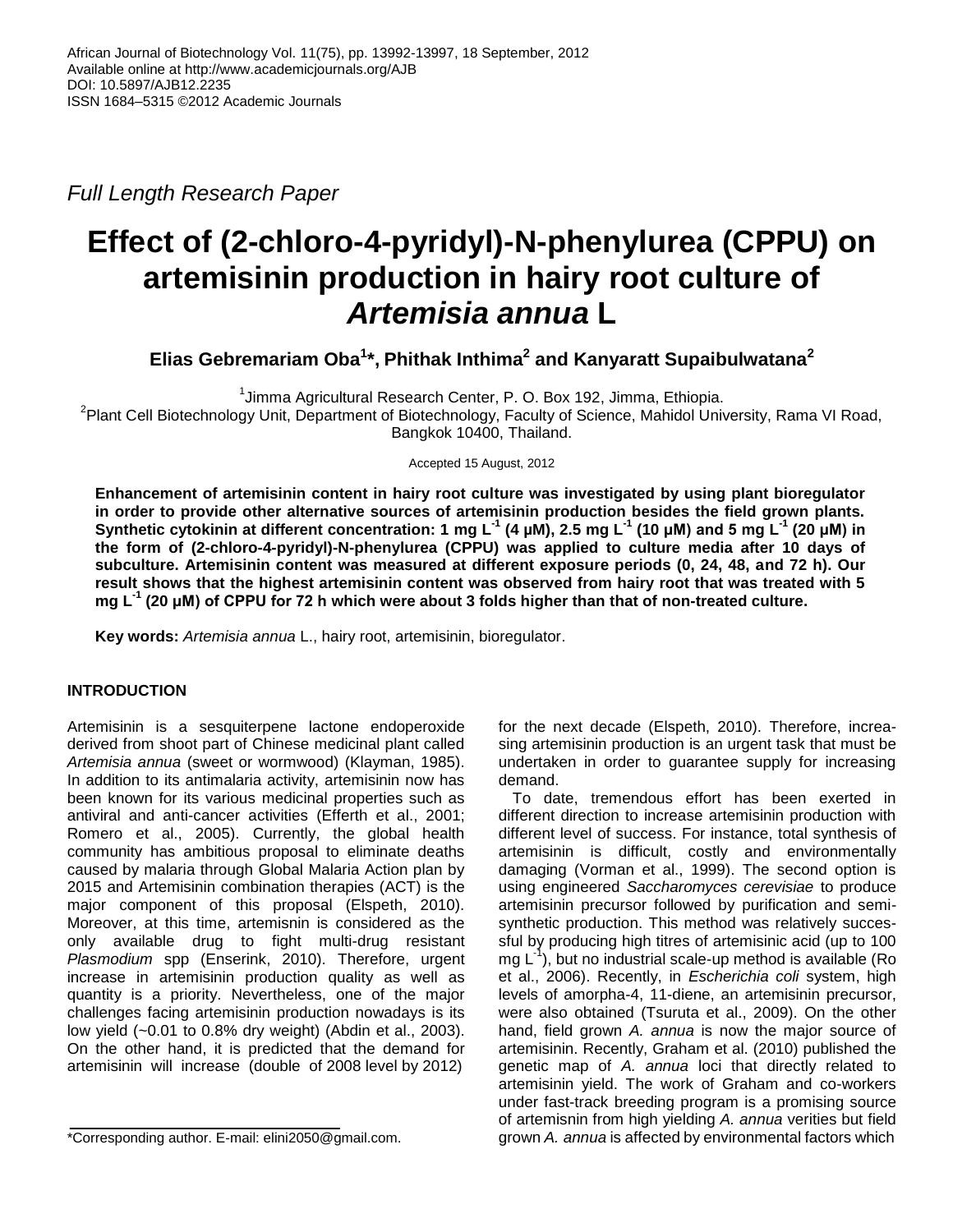

**Figure 1.** The growth curve of *A. annua* hairy root culture. Values are means ± SE.

directly influence yield. The final option is the use of *in vitro* cultures, which is considered as alternative source of high-valued secondary metabolite than whole plant. This is in part because production is independent of geographical, seasonal and environmental factors and ensures continuous supply of products (Rao and Ravishankar, 2002).

Among *in vitro* culture methods, hairy root provide better advantage over cell suspension such as high growth rate, genetic stability and growth in hormone free media (Guillon et al., 2006) and can be used as an experimental system to study secondary metabolism (Bais et al., 2001). For this reason, in this study, hairy root culture was selected to study the effect of CPPU (Nphenyl-N′-(2-chloro-4-pyridyl) urea) on artemisinin production of *A. annua*.

Bioregulators regulate growth and secondary metabolites accumulation in medicinal plants (Sangwan et al., 2001). In this regard, several studies reported extensively the effect of plant growth regulators on artemisinin level of *A. annua*. For example, high accumulation of artemisinin was observed in intact plant, shoot culture, hairy root and suspension culture of *A. annua* after treating with Gibberellic acid  $(GA_3)$  (Woerdenbag et al., 1993; Liu et al., 1997) and abscisic acid (Jing et al., 2009). Likewise, signaling molecules such as jasmonic acid, methyl jasmonate and salicylic acid are known to induce defense gene expression and elicit artemisinin in *A. annua* plant and suspension culture (Guo et al., 2010; Wang et al., 2010). Despite their diversity in structure and function, not all bioregulators were screened for their effect to induce artemisinin. The focus of this study was to study the effect of CPPU derivatives synthetic compound on artemisinin content in the hairy root culture of *A. annua*.

#### **MATERIALS AND METHODS**

Transformed hairy roots of *A. annua* L. (clone 241) were obtained from previous studies of hairy root stock cultured on plate (Plant cell lab, Faculty of Science, Mahidol University). Approximately, 1 g of hairy root was transferred to 30 ml hormone-free MS (Murashige and Skoog, 1962) liquid medium containing 3% (w/v) sucrose in 125 ml Erlenmeyer flasks and grown at 25°C on a rotary shaker (120 rpm) under 16 h light per day, and were subsequently subcultured every 14 days to activate hairy root. To investigate the pattern of hairy root growth, 1 g of hairy root was subcultured into 125 ml flasks containing 30 ml MS liquid medium, and hairy roots were then harvested to determine the fresh weight. Filter sterilized (0.2 µm Acrodisc@ syringe filters, Supor membrane® ) CPPU was added to 10-day-old transgenic hairy root cultures (Figure 1) to a final concentration of 1 mg L<sup>-1</sup> (4  $\mu$ M), 2.5 mg L<sup>-1</sup> (10  $\mu$ M) and 5 mg L<sup>-1</sup>  $1(20 \mu M)$ , whereas the control cultures did not receive CPPU. Artemisinin content and fresh weight was measured at 0, 24, 48,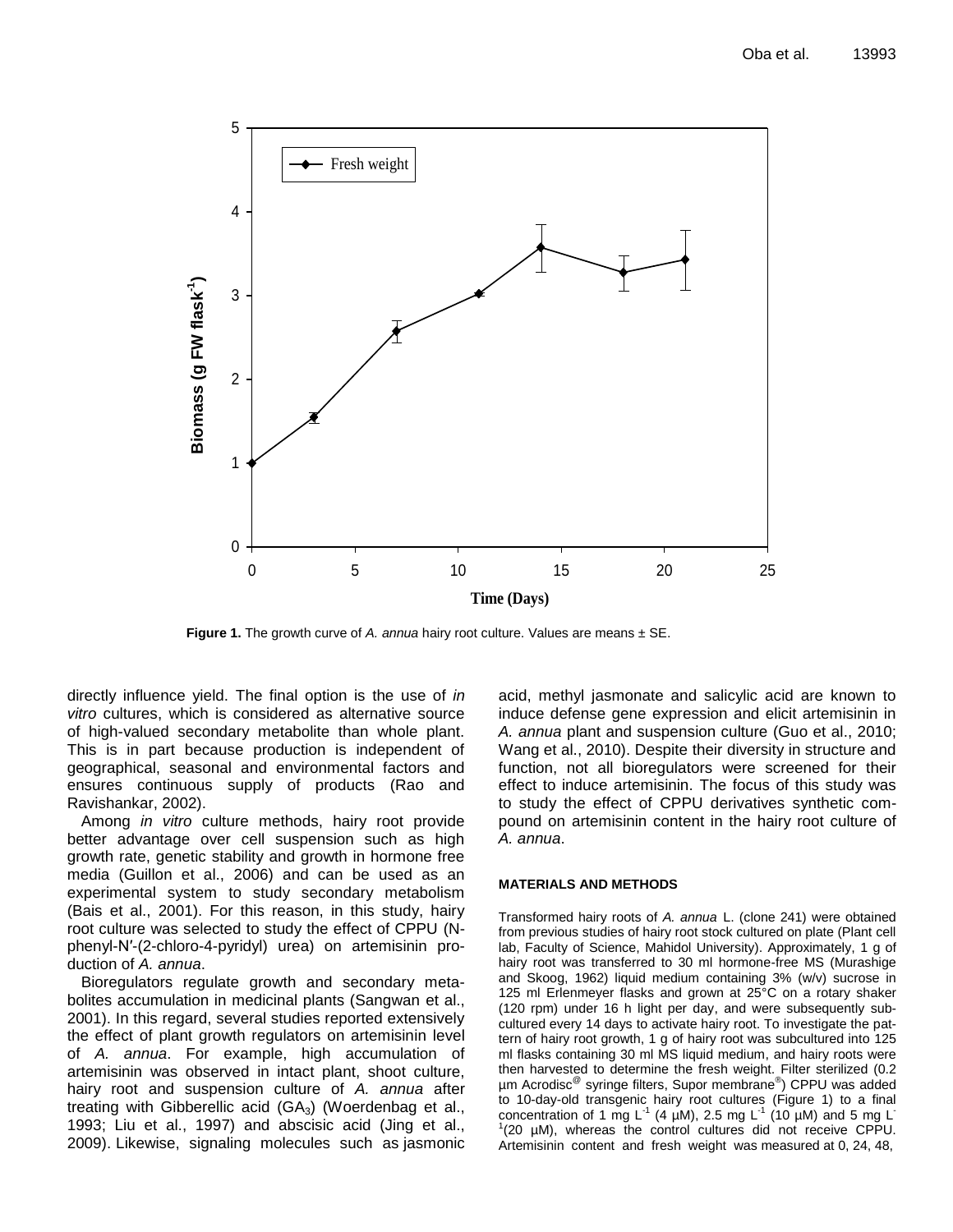

**Figure 2.** Appearance of hairy root culture of *A. annua* clone 241. (A) Transformed hairy root grown in 0.7% (w/v) agar-solidified MS medium, and (B) well established hairy root culture proliferated in liquid medium after routinely subcultured every 14 days for six weeks.

and 72 h after treatment. All experimental cultures were conducted in triplicate and collected samples were stored at - 80°C after briefly immersing in liquid nitrogen. Artemisinin was extracted and quantified high performance liquid chromatography (HPLC (Waters2695 separation module, Alliance® ) by the modified method of Van Nieuwerburgh et al. (2006) and Vandenberghe et al. (1995) respectively. 1 g of hairy root was ground in liquid nitrogen before extracted with 10 ml dichlorome-thane and vortex for 1 min. The supernatant was filtered and allowed to evaporate in fume hood at room temperature until drying. Crude extract was dissolved in 1 ml of methanol and vortex briefly before the samples were converted to the Q260 derivative. Then, 200 µl of crude extract were resuspended in 800 μl of 0.2% (w/v) sodium hydroxide solution. After brief vortex, the mixture was incubated in water bath at 50°C for 30 min. After cooling at room temperature, 200 μl of methanol and 800 μl of 0.05 M acetic acid were added and mixed with vortexing. The mixture was filtered through 0.45 um Sartorious<sup>®</sup> membrane and run on Luna C18 reverse phase column (5 μm, 4.6 × 150 mm) C18 guard column (Phenomenex, USA). Isocratic flow was used for separation with 55% (v/v) acetonitrile and 45% (0.1% (v/v) formic acid) at a rate of 1 ml/min and detected at 254 nm by UV-dual λ-absorbance detector (Waters 2487). Finally, artemisinin was quantified against external standard curve with R2 ≥ 0.996 using standard artemisinin (Khunming Pharmaceutical Corporation, China). For statistical com-parisons of the fresh weight and artemisinin content, triplicate flasks were used in all experiments and all data were the mean  $\pm$  SE.

### **RESULTS AND DISCUSSION**

The growth kinetics of *A. annua* hairy roots is shown in Figure 1. The hairy roots cultured on liquid MS medium supplemented with 30 g  $L^{-1}$  sucrose showed rapid growth

at up to 10 days, during a 21 day period of the study, and the maximum fresh weight of 3.55 gm flask $1$  was obtained at day 14 (Figure 2). Based on this result, we determined that application of plant growth regulator at 10 day age of hairy root is appropriate. On the other hand, artemisinin content in hairy roots of *A. annua* generally increased significantly ( $p \le 0.05$ ) with increase in concentration of CPPU from 4.04 to 20.2 µM (Figure 3). Maximum accumulation (0.0827  $\pm$  0.013 mg g<sup>-1</sup> FW) of artemisinin occurred after treatment with 20.2 µM CPPU for 72 h. This was three-fold higher than for the non-treated (0.0235  $\pm$  0.0032 mg g<sup>-1</sup> FW). Hairy root treated with 20.2 µM CPPU for 24 h had relatively higher artemisinin content (0.0684  $\pm$  0.01 mg g<sup>-1</sup> FW) as compared to untreated one (0.0168  $\pm$  0.0046 mg g<sup>-1</sup> FW). Likewise, hairy root culture treated with similar concentration of CPPU for 48 h also reveal high artemisinin content (0.0802  $\pm$  0.00736 mg g<sup>-1</sup> FW). However, there is no statistically significant difference between 48 and 72 h of 20.2 µM CPPU treatment. Control hairy root culture did not show any significant variation in accumulation of artemisinin content at any given time point, moreover, it was observed that hairy root exposed to CPPU for 72 h resulted in culture browning (Figure 4). This is in agreement with previous results in a sense that exogenous cytokinin cause root disorganization in *Cichorium intybus* L (Bais et al., 2001). Likewise, other synthetic cytokinin such as  $N^6$ benzylaminopurine (BA) and 6-(γ, γ- dimethylallylamino) purine (2iP) inhibited hairy root growth in *A. annua*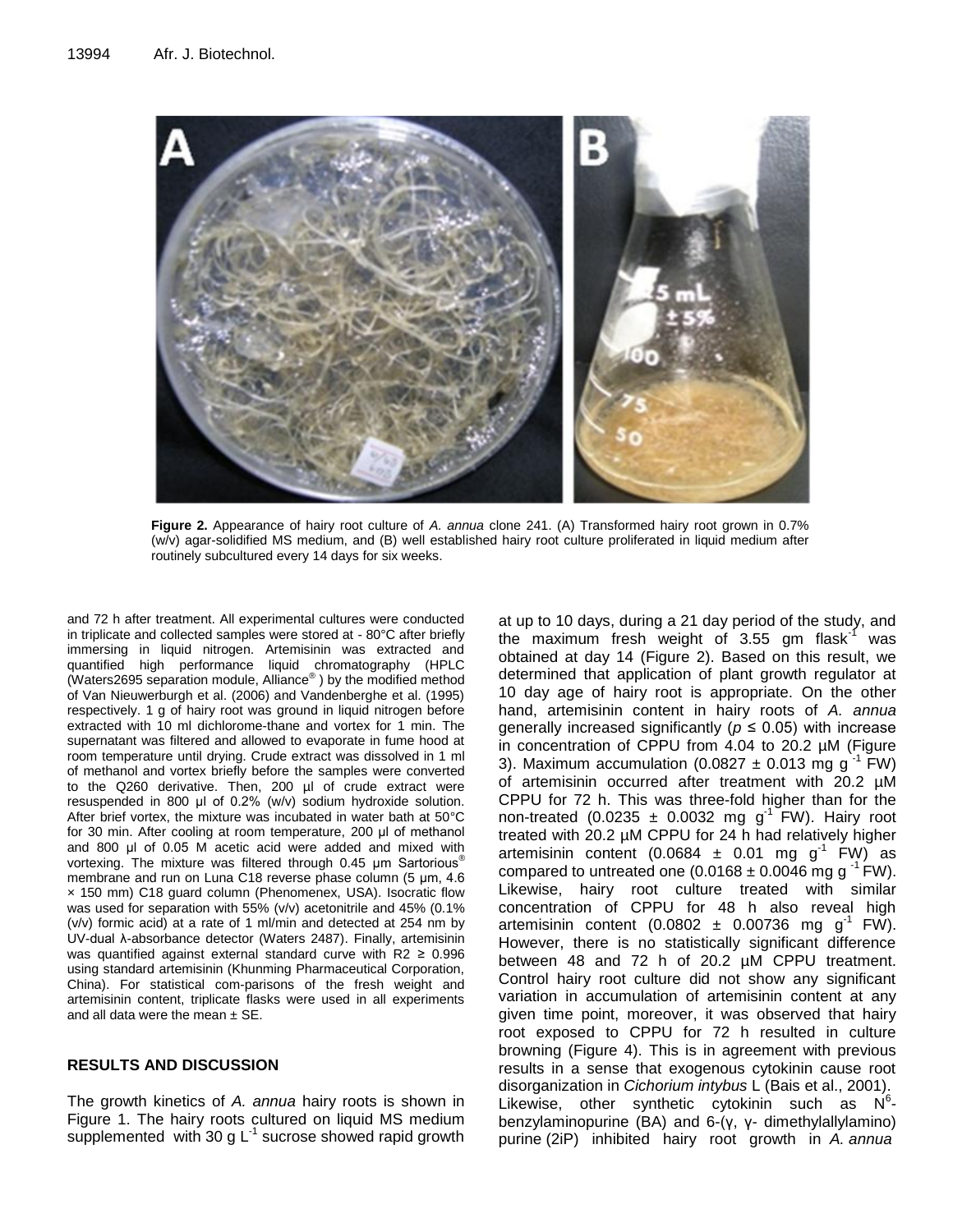

**Figure 3.** Effect of CPPU on artemisinin content in hairy root culture of *A. annua*. Values represent means of triplicate results and error bars show SD (*n* = 3). Letters indicate statistical significance at *p* ≤ 0.01.



**Figure 4.** Effect of CPPU on hairy root cultures of *A. annua* after 72 h of treatment.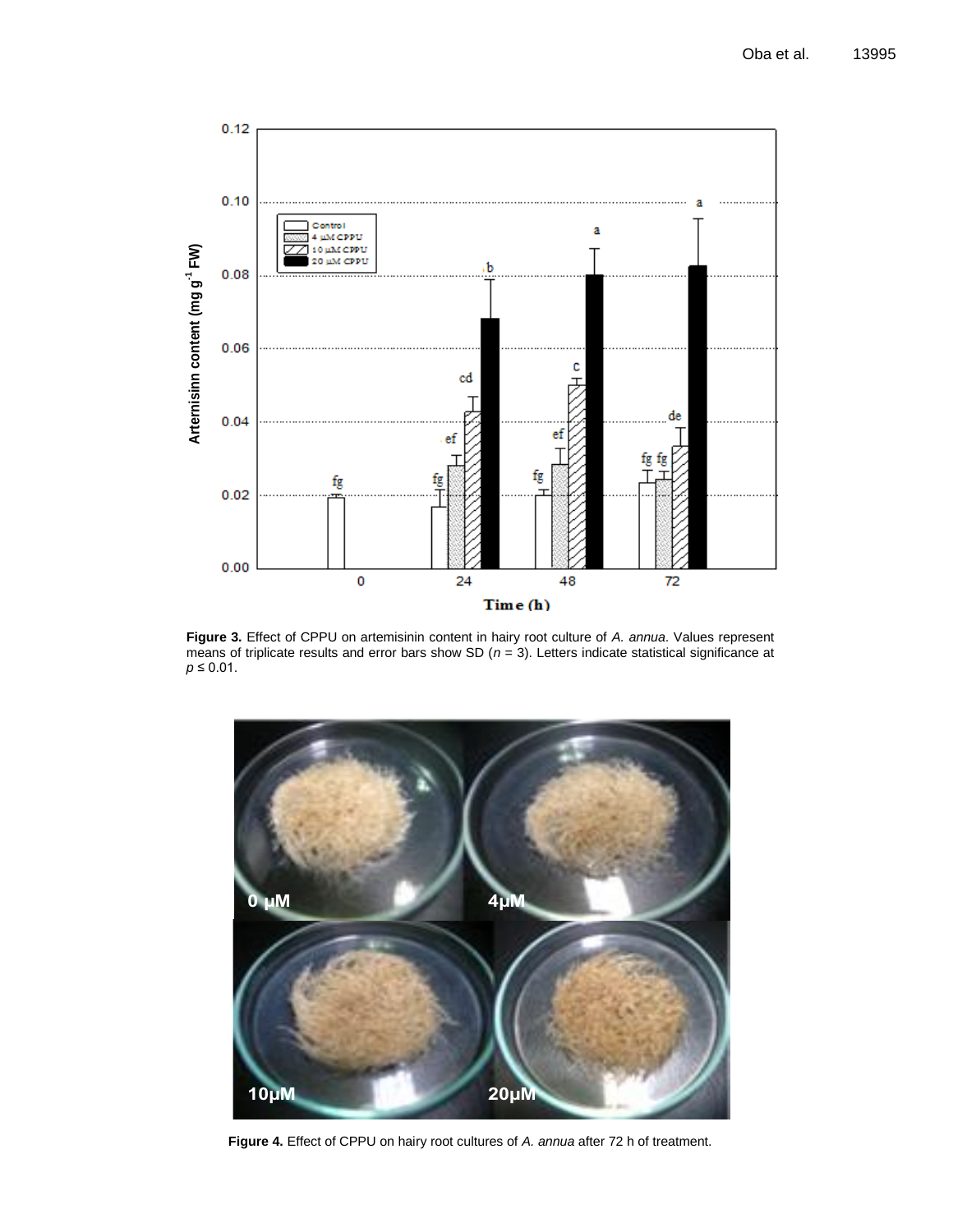(Weathers et al., 2005)

Previous research report showed that secondary metabolite started to accumulate during stationary phase when nutrients depleted as culture turned aged (Lindsey et al., 1983; Smith et al., 1997). Therefore, most authors suggested that exponential or late exponential phase is suitable for elicitation experiment (Vasconsuelo et al., 2003). Based on this suggestion, the hairy root of *A. annua* was treated with syenthetic cytokinin (CPPU) during exponential phase (10 days after subculture). Here, it has been demonstrated that CPPU or N-phenyl-N′-(2-chloro-4-pyridyl) urea, synthetic urea derivative with cytokinin like activity, enhanced artemisinin content in hairy root culture on concentration dependent manner. Our result confirmed the potential of CPPU as chemical elicitor to induce artemisinin content in *A. annua.* This increasing artemisinin content could be explained based on the following two research reports. The first one published by Laloue and Fox (1989) revealed that CPPU was a potent inhibitor of cytokinin oxidase, an enzyme which is involved in degradation of endogenous cytokinin. Interestingly, the second report by Geng et al. (2001) showed that overexpression of *ipt*-gene which was key gene in cytokinin biosynthesis could enhance endogenous cytokinin to 3-fold and increased artemisinin content by 70% as compared to control. Therefore, the increase in artemisinin level in hairy root culture exposed to CPPU treatment might be due to accumulation of endogenous cytokinin as a consequence of inhibition of cytokinin oxidase. On the other hand, CPPU by itself could switch on signal transduction pathway by directly activating AHK receptor and this might lead to accumulation of artemisinin.

### **Conclusion**

Addition of CPPU at late exponential phase of growth stage of hairy root culture of *A. annua* clone 241 increased accumulation of artemisinin. Our data suggests that harvesting hairy root at 48 h after treatment with 5 mg  $L^{-1}$  (20 µM) CPPU will give the highest result.

### **ACKNOWLEDGEMENTS**

This Research was supported by a grant from Rural Capacity Building Project, Ministry of Agriculture, Ethiopia. The author also wishes to thank Dr. Chuenchit Boonchird and Dr. Jamorn Somana for the critical comment on the work.

#### **REFERENCES**

- Abdin MZ, Israr M, Rehman RU, Jain SK (2003). Artemisinin, a novel antimalarial drug: Biochemical and molecular approaches for enhanced production. Planta Med*.* 69:289-299.
- Bais HP, Sudha G, George J, Ravishankar GA (2001). Influence of Exogenous hormones on growth and secondary metabolite

production in hairy root cultures of *Cichorium intybus* L. cv. Lucknow Local. *In Vitro* Cell. Dev. Biol. Plant. 37:293-299.

- Efferth T, Dunstan H, Sauerbrey A, Miyachi H, Chitambar CR (2001). The anti-malarial artesunate is also active against cancer. Int. J. Oncol. 18:767-773.
- Elspeth B (2010). Fast-track plant breeding of high-yielding *Artemisia annua* to supply escalating demand for ACT malaria drugs. Outlooks.Pest Manag*.* 21:138-140.
- Enserink M (2010). If artemisinin drugs fail, what's plan B?. Science 328(5980):846.
- Geng S, Ma M, Ye HC, Liu BY, Li GF,Chong K (2001). Effects of *ipt* gene expression on the physiological and chemical characteristics of *Artemisia annua* L. Plant Sci. 160:691-698.
- Graham IA, Besser K, Blumer S (2010). The genetic map of *Artemisia annua* L. identifies loci affecting yield of the antimalarial drug artemisinin. Science 327:328-331.
- Guillon S, Tremouillaux-Guiller J, Pati PK, Rideau M,Gantet P (2006). Hairy root research: recent scenario and exciting prospects - Commentary. Curr. Opin. Plant Biol. 9:341-346.
- Guo XX, Yang XQ, Yang RY, Zeng QP (2010). Salicylic acid and methyl jasmonate but not rose bengal enhance artemisinin production through invoking burst of endogenous singlet oxygen. Plant Sci. 178:390-397.
- Jing FY, Zhang L, Li MY, Tang YL, Wang YL, Wang YY (2009). Abscisic acid (ABA) treatment increases artemisinin content in *Artemisia*  annua by enhancing the expression of genes in artemisinin biosynthetic pathway. Biologia 64:319-323.
- Klayman DL (1985). Qinghaosu (Artemisinin): An antimalarial drug from China. Science 228:1049-1055.
- Laloue M, Fox JE (1989). Cytokinin oxidase from wheat :Partial purification and general properties. Plant Physiol. 90:899-906.
- Lindsey K, Yeoman MM, Black GM, Mavituna F (1983). A novel method for the immobilisation and culture of plant cells. FEBS Lett. 155:143- 149.
- Liu CZ, Wang YC, Ouyang F, Ye HC, Li GF(1997). Production of artemisinin by hairy root cultures of *Artemisia annua* L. Biotechnol. Lett. 19:927-929.
- Murashige T, Skoog F (1962). A revised medium for rapid growth and bioassays with tobacco tissue culture. Physiol. Plant. 15:473-497.
- Rao SR, Ravishankar GA (2002). Plant cell cultures: Chemical factories of secondary metabolites. Biotechnol. Adv. 20:101-153.
- Ro DK, Paradise EM, Ouellet M, Fisher KJ, Newman KL, Ndungu JM (2006). Production of the antimalarial drug precursor artemisinic acid in engineered yeast. Nature 440:940-943.
- Romero MR, Serrano MA, Vallejo M, Alvarez M, Efferth T, Marin JJG (2005). Additive antiviral effect of artemisinin and ribavirin on an "*in vitro*" model of hepatitis C infection. J. Hepatol. 42:166-166.
- Sangwan NS, Farooqi AH, Shabin F, Sangwan RS (2001). Regulation of essential oil production in plants. Plant. Growth. Regul. 34:3–21.
- Smith TC, Weathers PJ, Cheetham RD (1997). Effects of gibberellic acid on hairy root cultures of *Artemisia annua*: Growth and artemisinin production. *In Vitro* Cell. Dev. Biol.Plant. 33:75-79.
- Tsuruta H, Paddon CJ, Eng D, Lenihan JR, Horning T, Anthony LC (2009). High-level production of amorpha-4,11-diene, a precursor of the antimalarial agent artemisinin, in *Escherichia coli*. Plos One 4(2): e4489.doi:10.1371/journal.pone.0004489.
- Van Nieuwerburgh FC, Casteele SRV, Maes L, Goossens A, Inze D, Van Bocxlaer J, Deforce DLD (2006). Quantitation of artemisinin and its biosynthetic precursors in *Artemisia annua* L. by high performance liquid chromatography - electrospray quadrupole time-of-flight tandem mass spectrometry. J. Chromatogr. 1118:180-187.
- Vandenberghe DR, Vergauwe AN, Montagu MV,van den Eeckhout E (1995). Simultanous determination of artemisinin and its bioprecursors in *A. annua*. J. Nat. Prod. 58:798-803.
- Vasconsuelo A, Giuletti A M, Picotto G, Talou JR, Boland R (2003). Involvement of the PLC/PKC pathway in Chitosan-induced anthraquinone production by *Rubia tinctorum* L. cell cultures. Plant Sci. 165:429-436.
- Vorman JA, Alvim-Gaston M, Avery MA (1999). Current progress in the chemistry, medicinal chemistry and drug design of artemisinin based antimalarials. Curr. Pharm. Des. 5:101-138.
- Wang HH, Ma CF, Li ZQ, Ma LQ, Wang H, Ye HC (2010). Effects of